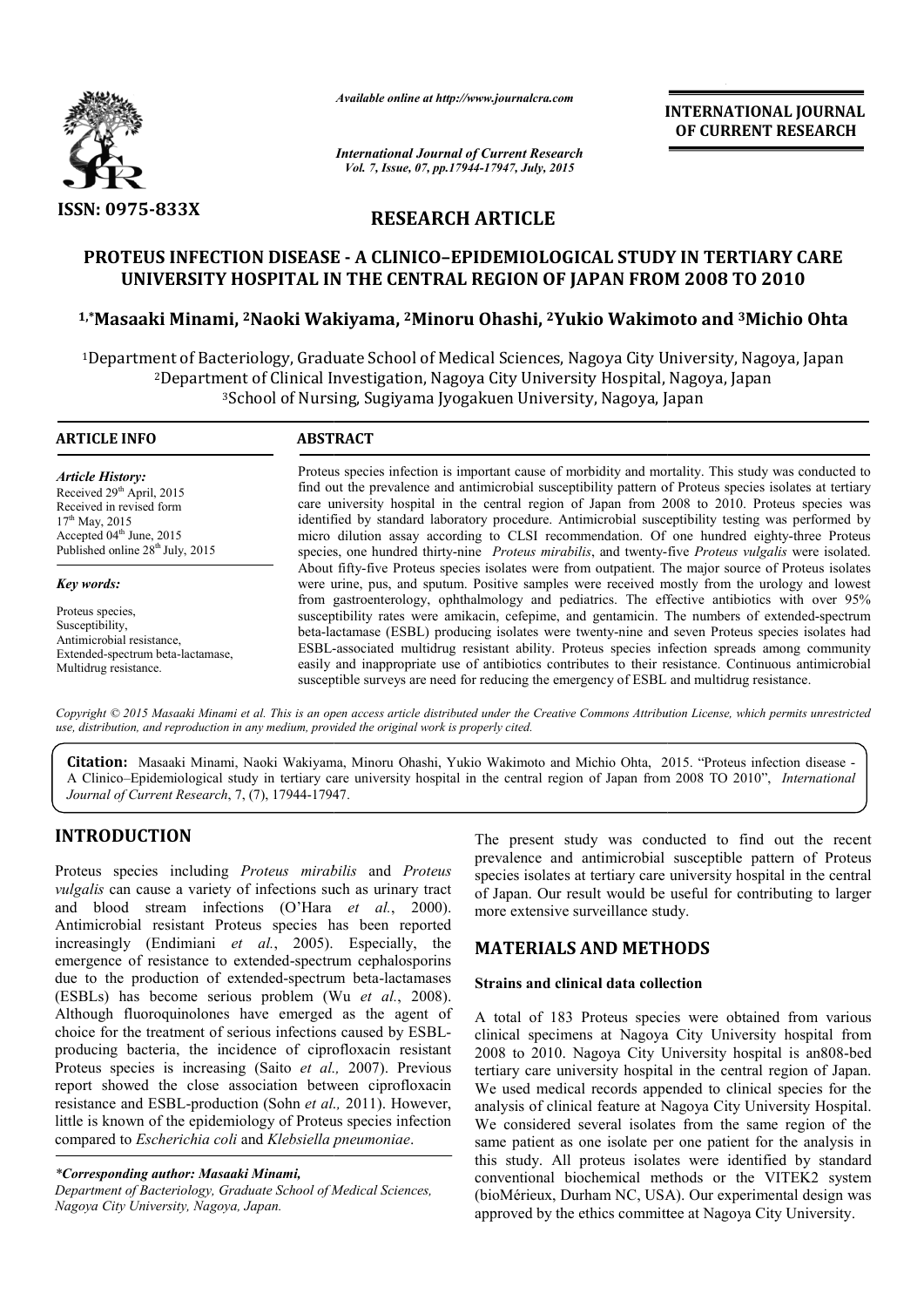## **Antimicrobial susceptibility analysis**

Proteus species isolates were examined for 10 antibiotic susceptibilities as follow CAZ; ceftazidime, CTX; cefotaxime, CFPM; cefepime, IPM;imipenem, AZT; aztreonam, GM; gentamicin, AMK; amikacin, MINO; minocycline, CPFX; ciprofloxacin, ST; Trimethoprim-sulfamethoxazole. Minimal inhibitory concentration (MICs) were determined using broth micro dilution methodology with the VITEK2 system. Evaluation of antimicrobial resistance was based on Clinical Laboratory Standard Institute (CLSI) break point (M100-S20). For the purposes of this study, isolates showing *in vitro* resistance to CAZ or CTX were classified as ESBL-producing organism (Sohn *et al.,* 2011). Multidrug resistance (MDR) was defined as non-susceptibility to more than any three antimicrobial agents (Magiorakos *et al.,* 2012).

#### **Statistical analysis of the data**

We conducted the statistical analysis with the chi-squared test or Fisher's exact test when appropriate. Differences were considered significant when p was <0.05.

## **RESULTS**

One hundred eighty-three Proteus species were isolated in this study.Of them, one hundred thirty-nine *Proteus mirabilis*, 25 *Proteus vulgalis*, and 2 *Proteus penneri* were isolated (Table 1). One hundred isolates (54.6%) were from outpatient and 83 (45.4%) were from inpatient (Figure 1).



#### **Figure 1. Demographic pattern of hospitalization of Proteus species infection**

Urine 115 (62.8%), pus 19 (10.4%), sputum 10(5.5%), pharyngeal mucus 5(2.7%), and blood 5 (2.7%) were the source of Proteus isolates ( $p < 0.05$ ) (Table 2). Most of the Proteus species isolates were from the urology (93/50.8%) followed by dermatology (20/10.9%), surgery (13/7.1%) and lowest from gastroenterology  $(1/0.5\%)$ , ophthalmology  $(1/0.5\%)$ , and pediatrics (1/0.5%) (p< 0.05) (Table 3).

#### **Table 1. Species wise distribution of Proteus species infection**

| <b>Species</b>    | Number                      | $\frac{0}{0}$ |
|-------------------|-----------------------------|---------------|
| Proteus mirabilis | 139                         | 76.0          |
| Proteus vulgalis  | 25                          | 13.7          |
| Proteus penneri   | $\mathcal{D}_{\mathcal{L}}$ | 11            |
| Other Proteus sp  | 17                          | 93            |

#### **Table 2. Clinical department wise distribution of Proteus species infection**

| Clinical department     | Number | $\frac{0}{0}$ |
|-------------------------|--------|---------------|
| Urology                 | 93     | 50.8          |
| Dermatology             | 20     | 10.9          |
| Surgery                 | 13     | 7.1           |
| General medicine        | 8      | 4.4           |
| Intensive care unit     | 7      | 3.8           |
| Neurosurgery            | 7      | 3.8           |
| Neurology               | 6      | 3.3           |
| Otolaryngology          | 6      | 3.3           |
| Orthopedics             | 5      | 2.7           |
| Emergency medicine      | 4      | 2.2           |
| Respiratory medicine    | 3      | 1.6           |
| Cardiology              | 2      | 1.1           |
| Dental surgery          | 2      | 1.1           |
| Nephrology              | 2      | 1.1           |
| Obstetrics & Gynecology | 2      | 1.1           |
| Gastroenterology        | 1      | 0.5           |
| Ophthalmology           | 1      | 0.5           |
| Pediatrics              | 1      | 0.5           |
|                         |        |               |

#### **Table 3. Biological source wise distribution of Proteus species infection**

| <b>Biological</b> source  | Number | $\frac{0}{0}$ |
|---------------------------|--------|---------------|
| Urine                     | 115    | 62.8          |
| Pus                       | 19     | 10.4          |
| Sputum                    | 10     | 5.5           |
| Pharyngeal mucus          | 5      | 2.7           |
| <b>Blood</b>              | 5      | 2.7           |
| Secretion                 | 5      | 2.7           |
| Ear discharge             | 4      | 2.2           |
| Skin                      | 4      | 2.2           |
| Decubitus                 | 4      | 2.2           |
| Catheter                  | 3      | 1.6           |
| Punctured fluid           | 3      | 1.6           |
| Ascites                   | 3      | 1.6           |
| Eye discharge             |        | 0.5           |
| Pleural effusion          |        | 0.5           |
| Digestive tract discharge |        | 0.5           |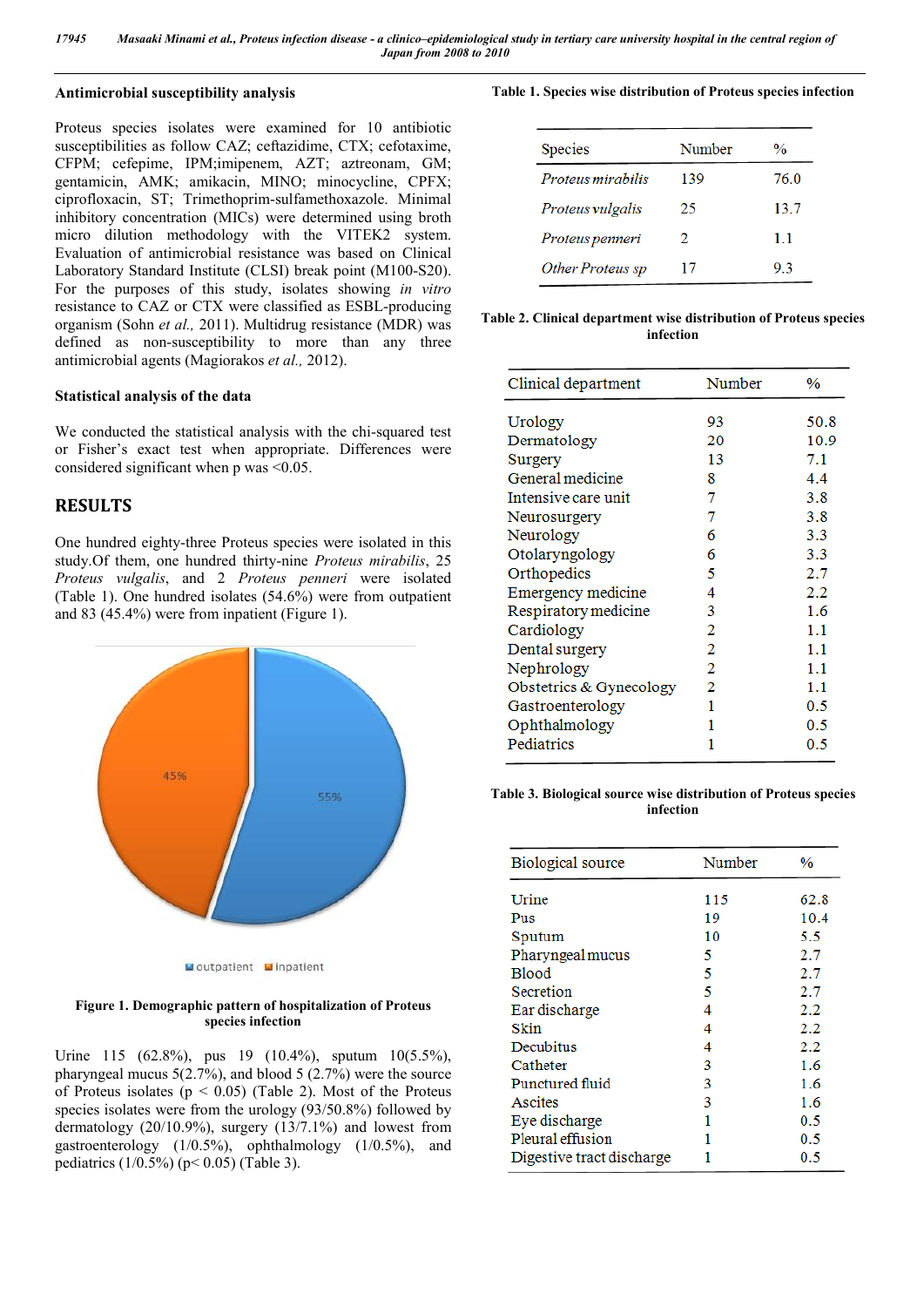**Table 4. Antibiotic resistant wise distribution of Proteus species**

| Antibiotics resistant Number |     | $\frac{0}{0}$ |
|------------------------------|-----|---------------|
| <b>MINO</b>                  | 139 | 76.0          |
| <b>IPM</b>                   | 36  | 19.7          |
| CAZ or CTX                   | 29  | 15.8          |
| ST                           | 22  | 12.0          |
| <b>CPFX</b>                  | 16  | 87            |
| <b>AZT</b>                   | 9   | 49            |
| GM                           | 7   | 3.8           |
| <b>CFPM</b>                  | 3   | 1.6           |
| <b>AMK</b>                   |     | 0.5           |

The results of antimicrobial susceptibility of Proteus species isolates to various antibiotics tested in this study are shown in Table 4. The best antibiotics with over 95% susceptibility rates were amikacin (99.5%), cefepime (98.4%), and gentamicin (96.2%). Significant resistant were observed in minocycline (139/76%). The numbers of ESBL isolates were 29 (15.8%). Furthermore, our study revealed that 7 Proteus species isolates had ESBL-associated multidrug resistant ability (3.8%) (Table 6). The most common patterns of MDR including ESBLwas resistant to minocycline, and ciprofloxasin (5/ 2.7%), followed by resistant to minocycline, and gentamicin (2/ 1.1%).

## **DISCUSSION**

In this study, we described the characteristics of Proteus species isolates from 2008 to 2010 at tertiary care university hospital in the central region of Japan. With respect to hospitalized group, Proteus species were isolated more from outpatient than inpatient. Our study showed the outpatient to inpatient ratio was about 1.2 time and there was no significant differences among hospitalization. In the analysis of biological sources, we found that biological sources where most patients with Proteus species were detected were urine. Furthermore, in the analysis of clinical departments, we found that department where most patients with Proteus species were detected was urology. Proteus species infection, especially urinary tract disease was usually popular as urological diseases (Armbruster *et al.,* 2012).

The disease burden of Proteus species infections has increased due to widespread emergence of antimicrobial resistance in many countries from the late of1980s (Richard *et al.,* 2001). Antimicrobial susceptible analysis of Proteus species in our study revealed that minocycline was no longer effective against these bacteria because minocycline resistant rates of Proteus species were about 80%. Our result showed that the prevalence of imipenem non-susceptibility was not low (about 20%). Another report demonstrated that about 2 % of Proteus species had imipenem-resistance (Sohn *et al.,* 2011). The overall rates of resistance to fluoroquinolone in Proteus species remained low (8.7%) in our study. Other reports showed that about 25% of Proteus species had ciprofloxacin resistance (Saito *et al.,* 2007; Sohn *et al.,* 2011). Previous studies documented that about a half of Proteus species had beta-lactam resistance in Europe (Champs *et al*., 2000).SENTRY surveillance program in 2001, in which, overall, ESBL phenotypes among global Proteus isolates were 6.4% (Winokur *et al.,* 2001). However,

ESBL Proteus species was very prevalent in Asian countries (23.7%) followed by eastern and southern Europe (21.3 % and 20.5%, respectively), and contrasting with the 3.9% and 5.9% in North America and northern Europe, respectively (Turner *et al.,* 2005). Our result is almost consistent with previous Asian result of ESBL producing Proteus species.

From our result, multi drug resistance rate of Proteus species was about 4% in Japan. Italian report showed that 36% of Proteus species had multidrug resistant activity (Tumbarello *et al.,* 2012). Previous report that the rate of ESBL with ciprofloxacin-resistant was about 15% in Asia (Sohn *et al.,* 2011; Saito *et al.,* 2007). Furthermore, the emergence of MDR Proteus species including New Delhi metallo-β-lactamase also reported in India (Bhattacharya *et al.,* 2013). Henceforth we need to focus on the antimicrobial susceptible pattern in Proteus species.

#### **Conclusion**

Incidence of Proteus species infection is increasing. The indiscriminate and inadvertent use of antibiotics has led to the emergence of multidrug resistance among commonly used antibiotics. Our investigation aims to guide clinicians on appropriate use of antibiotics. This aim is not only to reduce the morbidity and mortality in the patients but also to control the emergence and spread of resistance among Proteus species. Continuous surveillance of the use of antibiotics helps in preserving the effectiveness of antibiotics. The results from our study strongly emphasize the need for continuous epidemiological monitoring of antibiotic resistant.

#### **Acknowledgement**

We thank Mr. Masashi Ishihara and Ms. Miwako Fujimura for special encouragement. We also thank the member of bacteriology in Nagoya City University for useful support. This study was supported by a grant-in-aid for research from the Nagoya City University, Japan.

### **REFERENCES**

- Armbruster CE, Mobley HL. 2012. Merging mythology and morphology: the multifaceted lifestyle of Proteus mirabilis. *Nat Rev Microbiol*., 10(11):743-754.
- Bhattacharya D, Thamizhmani R, Bhattacharya H, Sayi DS, Muruganandam N, Roy S, Sugunan AP. 2013. Emergence of New Delhi metallo-β-lactamase 1 (NDM-1) producing and multidrug resistant uropathogens causing urinary tract infections in Andaman Islands, India. Microb. Drug Resist. 19(6): 457:462.
- de Champs C, Bonnet R, Sirot D, Chanal C, Sirot J.2000. Clinical relevance of Proteus mirabilis in hospital patients: a two year survey. *JAntimicrobChemother*., 45(4):537-9.
- Endimiani A, Luzzaro F, Brigante G, Perilli M, Lombardi G, Amicosante G, Rossolini GM, Toniolo A.2005.Proteus mirabilis bloodstream infections: risk factors and treatment outcome related to the expression of extended-spectrum beta-lactamases. *Antimicrob Agents Chemother*. 49(7):2598-2605.